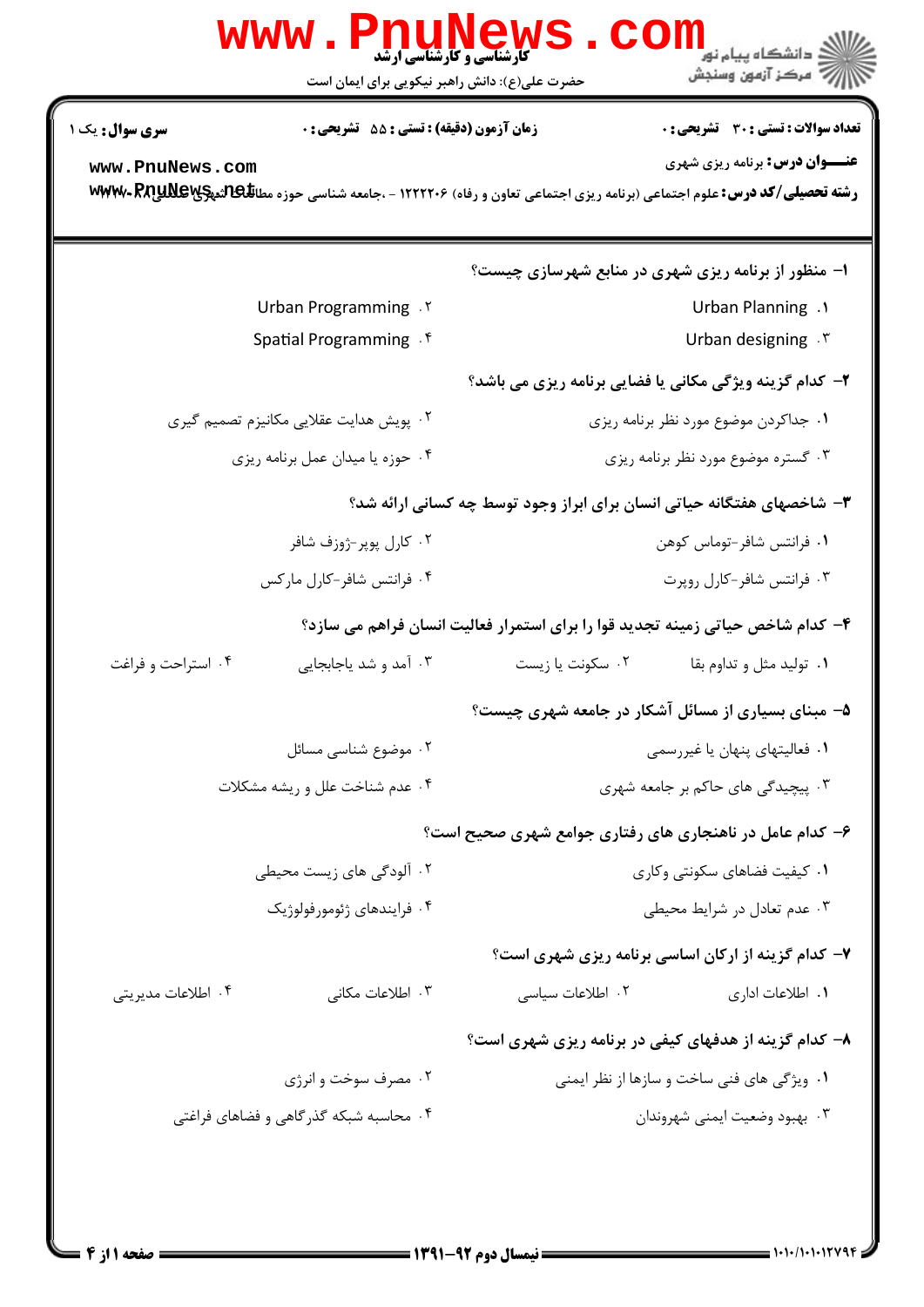| <b>سری سوال : ۱ یک</b> | زمان آزمون (دقیقه) : تستی : 55 آتشریحی : 0                                                                                           |                        | <b>تعداد سوالات : تستی : 30 ٪ تشریحی : 0</b>                                  |  |
|------------------------|--------------------------------------------------------------------------------------------------------------------------------------|------------------------|-------------------------------------------------------------------------------|--|
| www.PnuNews.com        | <b>رشته تحصیلی/کد درس:</b> علوم اجتماعی (برنامه ریزی اجتماعی تعاون و رفاه) ۱۲۲۲۲۰۶ - ،جامعه شناسی حوزه مطا <b>للهالهیچیWWW- RA ب</b> |                        | <b>عنـــوان درس:</b> برنامه ریزی شهری                                         |  |
|                        |                                                                                                                                      |                        | ۹- کدام مورد از دلایل وضعیت ناهنجار فیزیکی وکالبدی برنامه ریزی شهری است؟      |  |
|                        | ۰۲ اعمال مدیریت کارآمد                                                                                                               |                        | ۰۱ شرایط ناهنجار وغیر استاندارد کاری                                          |  |
|                        | ۰۴ ضعف فرهنگ شهرنشيني                                                                                                                |                        | ۰۳ وجود نظام سیاسی و اجرایی روان                                              |  |
|                        |                                                                                                                                      |                        | ∙ا− تغییر پایتخت ها از دوران باستان تا دوره های اخیر به چه علت انجام می گرفت؟ |  |
|                        | ۰۲ سليقه حاكمان                                                                                                                      |                        | ٠١. مبادلات اقتصادى                                                           |  |
|                        | ۰۴ دسترسی به منابع آب                                                                                                                |                        | ۰۳ اهداف دفاعی                                                                |  |
|                        |                                                                                                                                      |                        | 11- بهترین نمونه برجا مانده از الگوی شهرسازی سنتی ایران کدام است؟             |  |
| ۰۴ محله قديم تهران     | ۰۳ ارگ قديم بم                                                                                                                       | ۰۲ شیراز               | ۰۱ اصفهان                                                                     |  |
|                        |                                                                                                                                      |                        | <b>۱۲</b> - کدام شهر به علت از بین رفتن منابع آبی دچار ویرانی شده است؟        |  |
| ۰۴ جندي شاپور          | ۰۳ قزوين                                                                                                                             | ۰۲ سیراف               | ۰۱ شهر سوخته زابل                                                             |  |
|                        |                                                                                                                                      |                        | ۱۳- مهمترین شاخص جدایی گزینی از دید برنامه ریزی شهری کدام مورد است؟           |  |
| ۰۴ عملکردی             |                                                                                                                                      |                        |                                                                               |  |
|                        | ۱۴- شدت و ساز و کار عملکرد دولت در پایتخت، کدام نظریه را مطرح ساخته است؟                                                             |                        |                                                                               |  |
|                        | ۰۲ سرمایه داری بهره وری                                                                                                              |                        | ۰۱ دولت و شهرنشینی                                                            |  |
|                        | ۰۴ مرکز-پیرامون                                                                                                                      |                        | ۰۳ نظریه سنتی                                                                 |  |
|                        |                                                                                                                                      |                        | ۱۵– نخستین اقدام برای نهادینه کردن مدیریت شهری در ایران کدام است؟             |  |
|                        | ۰۲ تاسیس بلدیه                                                                                                                       |                        | ۰۱ تاسیس شهربانی                                                              |  |
|                        | ۰۴ انحلال داروغه خانه                                                                                                                |                        | ۰۳ اصلاح شبکه گذر گاهی شهر                                                    |  |
|                        |                                                                                                                                      |                        | ۱۶- هسته اولیه وزارت مسکن وشهرسازی توسط چه کسی به وجود آمد؟                   |  |
| ۰۴ دفتر فنی            | ۰۳ رضا شاه                                                                                                                           | ۰۲ محمد رضا شاه        | ٠١. ناصرالدين شاه                                                             |  |
|                        |                                                                                                                                      |                        | ۱۷- مشارکت بخش خصوصی در برنامه ریزی شهری از چه طریقی انجام می گیرد؟           |  |
| ۰۴ مهندسان مشاور       | ۰۳ پیمانکاران                                                                                                                        | ۰۲ معاونان امور عمرانی | ۰۱ سازمان مدیریت                                                              |  |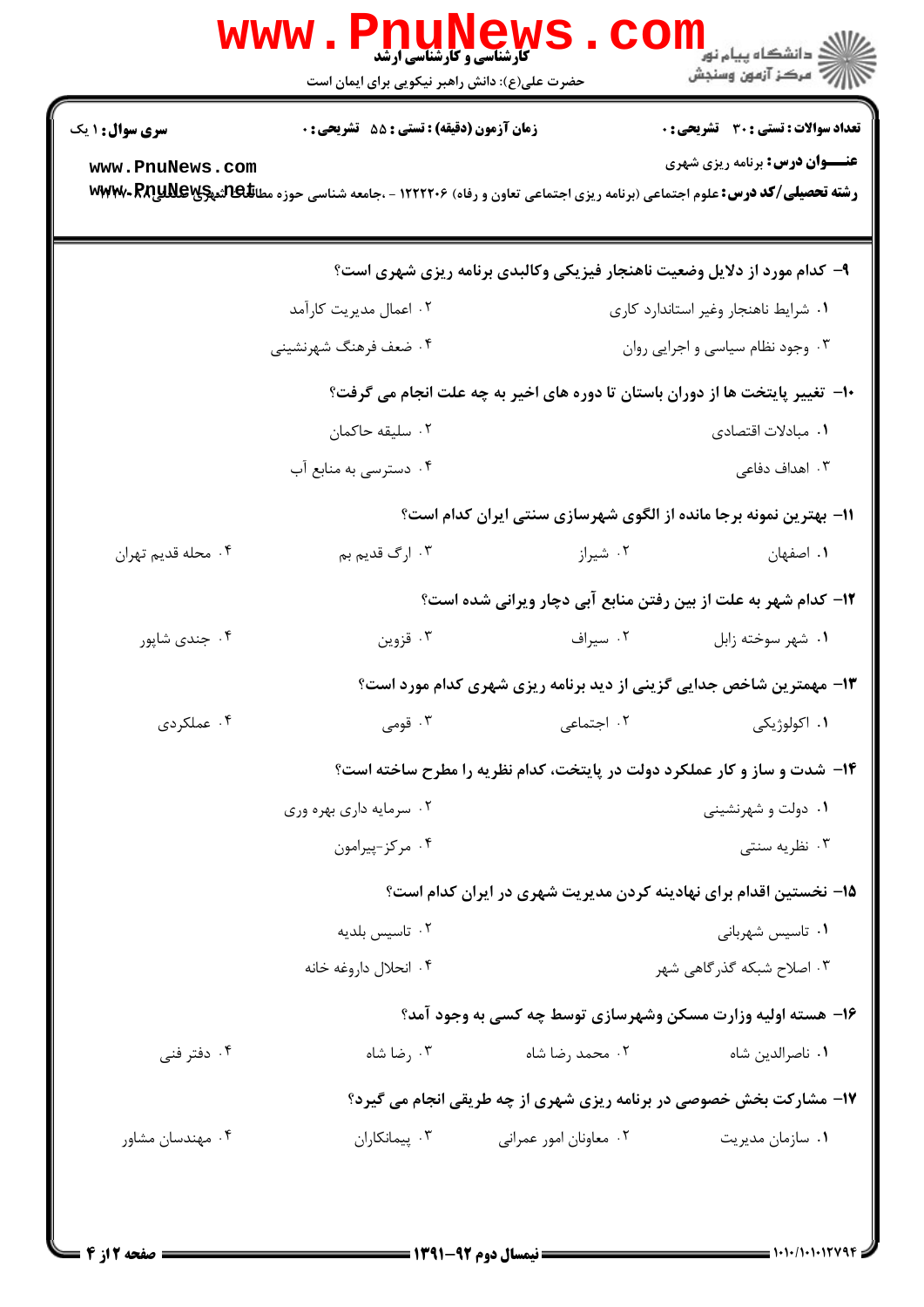|                        | <b>www.Pnunew:</b>                          | <b>کارشناسی و کارشناسی ارشد</b><br>حضرت علی(ع): دانش راهبر نیکویی برای ایمان است | الان دانشگاه پيام نور <mark>- -</mark><br>  //> مرکز آزمون وسنجش                                                                                                              |
|------------------------|---------------------------------------------|----------------------------------------------------------------------------------|-------------------------------------------------------------------------------------------------------------------------------------------------------------------------------|
| <b>سری سوال : ۱ یک</b> | زمان آزمون (دقیقه) : تستی : 55 آتشریحی : 0  |                                                                                  | <b>تعداد سوالات : تستی : 30 ٪ تشریحی : 0</b>                                                                                                                                  |
| www.PnuNews.com        |                                             |                                                                                  | <b>عنـــوان درس:</b> برنامه ریزی شهری<br><b>رشته تحصیلی/کد درس:</b> علوم اجتماعی (برنامه ریزی اجتماعی تعاون و رفاه) ۱۲۲۲۲۰۶ - ،جامعه شناسی حوزه مطا <b>للهالتهاجی WWW- RA</b> |
|                        |                                             |                                                                                  | ۱۸- ریاست شورای عالی شهرسازی و معماری برعهده کدام نهاد است؟                                                                                                                   |
|                        | ۰۲ سازمان مدیریت و برنامه ریزی              |                                                                                  | ۰۱ وزیر کشور                                                                                                                                                                  |
|                        | ۰۴ شهرداری                                  |                                                                                  | ۰۳ وزیر مسکن و شهرسازی                                                                                                                                                        |
|                        |                                             |                                                                                  | ۱۹- اصلی ترین مولفه تاثیر گذار بر کمیت و کیفیت جوامع شهری کدام مورد است؟                                                                                                      |
| ۰۴ مقیاس سرزمینی       | ۰۳ دانش فنی                                 | ۰۲ مهاجرت                                                                        | ١. جمعيت                                                                                                                                                                      |
|                        |                                             |                                                                                  | ۲۰- تهیه طرحهای شهری برای تمامی شهرها طی کدام برنامه عمرانی در دستور قرار گرفت؟                                                                                               |
| ۰۴ برنامه چهارم وپنجم  | ۰۳ برنامه سوم                               | ۰۲ برنامه دوم وسوم                                                               | ٠١. برنامه اول                                                                                                                                                                |
|                        |                                             |                                                                                  | <b>۳۱</b> - طرح ساختاری-راهبردی به چه منظور ارائه گردید؟                                                                                                                      |
|                        | ۰۲ توسعه پایدار و ارتقای کیفیت محیط شهری    |                                                                                  | ۰۱ اصلاح شیوه ها و نظام برنامه ریزی شهری                                                                                                                                      |
|                        | ۰۴ الگوهای مهندسی برای ساخت و سازها         |                                                                                  | ۰۳ آماده سازی زمین ومسکن                                                                                                                                                      |
|                        |                                             |                                                                                  | ۲۲- کدام برنامه ریزی برای تعریف کاربری اراضی بایر در محدوده شهرها به کار می رود؟                                                                                              |
| ۰۴ کالېدی              | ۰۳ موضعی                                    | ۰۲ ارشادی                                                                        | ۰۱ موضوعی                                                                                                                                                                     |
|                        |                                             |                                                                                  | ۲۳– چرا طرحهای اسکان نود پس از مدت کوتاهی متوقف شد؟                                                                                                                           |
|                        | ۰۲ به دلیل کمبود اعتبارات لازم              |                                                                                  | ۰۱ به دلیل همپوشی با طرحهای جامع شهرستان                                                                                                                                      |
|                        | ۰۴ گرایش بیشتر به شهرنشینی                  |                                                                                  | ۰۳ عدم حمایت سازمانهای ذیربط                                                                                                                                                  |
|                        |                                             |                                                                                  | ۲۴- هدف طرح جامع سرزمین چیست؟                                                                                                                                                 |
|                        | ۰۲ تقسیم ساده زمین میان مصارف گوناگون       |                                                                                  | ۰۱ رهنمود برای تهیه طرحهای کالبدی                                                                                                                                             |
|                        | ۰۴ تعیین ضوابط بهره برداری ازآبهای زیرزمینی |                                                                                  | ۰۳ تعیین خطوط کاربری سرزمین                                                                                                                                                   |
|                        |                                             |                                                                                  | ۲۵- در مرحله ساخت طرحهای شهری، کدام روش در ایران رایجتر است؟                                                                                                                  |
| ۰۴ مدیریتی             | ۰۳ امانی                                    | ۰۲ پیمانکاری                                                                     | ۰۱ سنتی                                                                                                                                                                       |
|                        |                                             |                                                                                  | ۲۶– مجری تهیه طرح تفصیلی در شهر تهران کدام نهاد می باشد؟                                                                                                                      |
| ۰۴ سازمان مدیریت       | ۰۳ وزارت مسکن                               | ۰۲ وزارت کشور                                                                    | ۰۱ شهرداری                                                                                                                                                                    |
|                        |                                             |                                                                                  |                                                                                                                                                                               |
|                        |                                             | $=$ 1421 av  if $=$                                                              | = 1010/10102445 =                                                                                                                                                             |